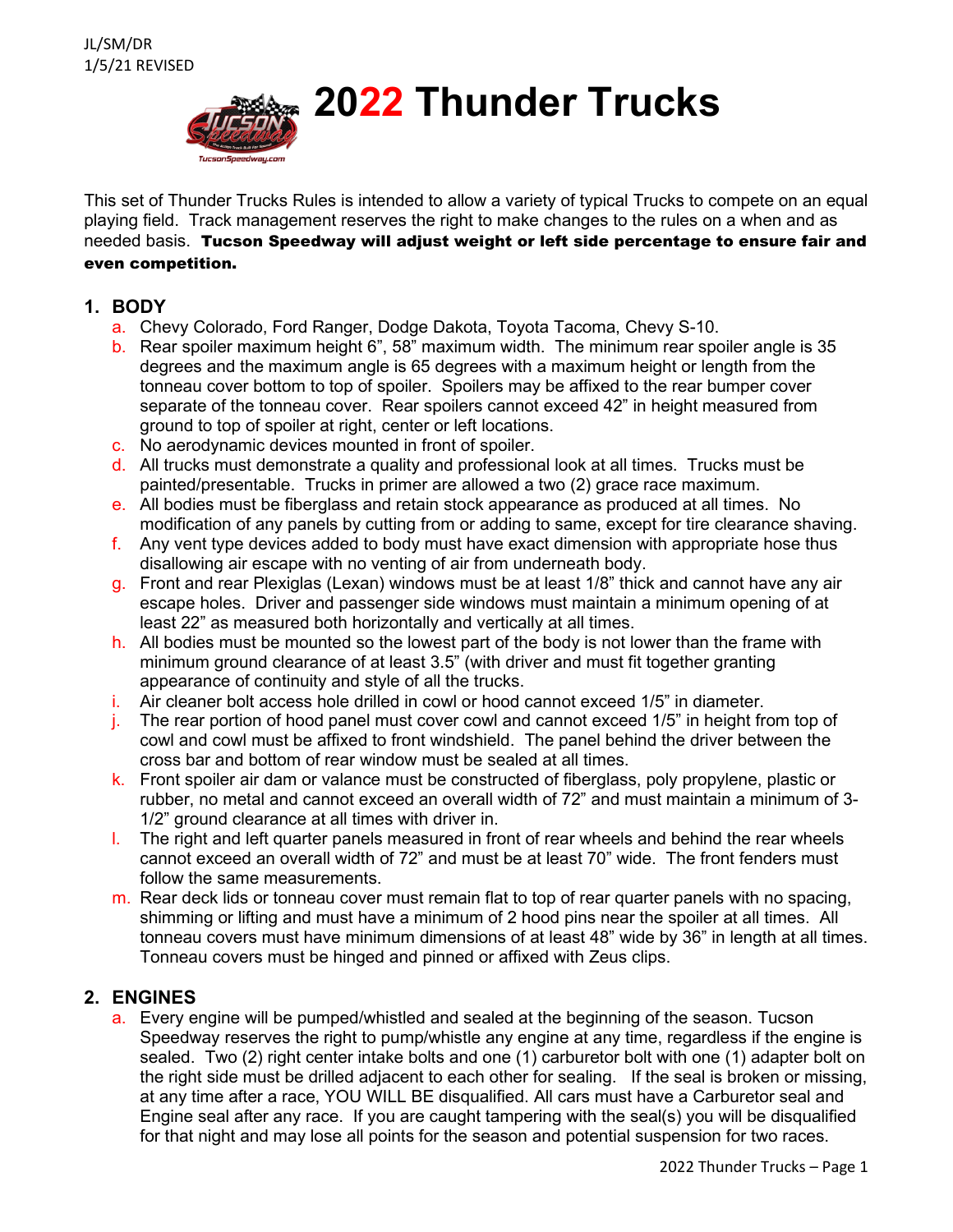Tucson Speedway will provide the first set of seals at no charge. All seals after that will cost \$5.00 each. If the seal is removed you must have it resealed before any on track competition.

- b. Nothing larger than 355 lift on the cam lobe.
- c. All motors must use 6200 rev limiter. Rev limiter must be out of reach of driver.
- d. Engine must be centered in chassis with no offsets and no lowering of engine. Engine set back is 3  $\frac{1}{4}$ " from center of lower control arm pivot point to front of engine block where machined for front motor mount plate.

#### e. **Crate Engine Seal Details:**

A 602 GM Crate motor must be left as "Factory" sealed by GM. At this time it is the "bottle cap" seal. Crate engines that have been rebuilt or modified in any manner are considered under the open motor rules.

Alteration and/or tampering with engine seals deems that engine in-eligible for competition and will be confiscated; subjecting the driver to any or all of the following penalties; fines; or suspensions.

Penalties for these violations are not subject to appeal and decisions are final.

- 1. All cars must have a Carburetor seal and Engine seal after any race. If you do not you may be disqualified. If you are caught tampering with the seal(s) you will be disqualified for that night and lose all points for the season and potential suspension for two races. Tucson Speedway will provide the first set of seals at no charge. All seals after that will cost \$5.00 each. If the seal is removed you must have it resealed before any on track competition.
- 2. Alteration or modification of any sealed component will cause that component(s) to be ineligible for competition and will subject the driver and or owner to disqualification from the event, confiscation of the component(s); forfeiture of any or all event monies an indefinite suspension; additional fines and penalties as deemed appropriate by Officials.
- 3. Seals deemed tampered with or altered cause the engine to be ineligible for competition and will be immediately impounded. Impounded engines will be sent to a track approved Certified Engine Re-builder, at the expense of the driver and or car owner for engine recertification. At the conclusion of testing, the engine has been deemed altered or modified, the offending driver and or owner will be subject to automatic disqualification from the event; loss of Driver championship points as identified; forfeiture of any or all event monies and/or contingency awards; confiscation of the engine; an indefinite suspension, additional fines and penalties as deemed appropriate.

**NOTE**: Absolutely no removal of, alteration of, or covering of casting numbers, part numbers, manufacturers name, logo, insignia, etc., from **ANY ITEM** on the race car. To do so makes a part illegal and will be treated as such. If you come up with a **RARE PART** that we cannot find listed for regular production passenger car use, the **BURDEN OF PROOF IS ON YOU**! At anytime you may be asked to remove a head, manifold or possibly an entire engine for inspection. Failure to comply will result in the same penalty as if it were illegal.

## **3. ENGINE OPTION 1: 602 Crate – 2700** lbs

- a. The GM Circle Track Crate Engine P/N 88958602. A 602 GM Crate motor must be left as "Factory" sealed by GM. At this time it is the "bottle cap" seal. Crate engines that have been rebuilt or modified in any manner are considered under the open motor rules.
- b. All Circle Track Crate Engines must be factory sealed at the intake manifold, cylinder head, front timing cover and oil pan.
- c. This engine is subject to teardown tech at anytime
- d. 10  $\frac{1}{2}$  crank height, at 4" ride height, with driver.
- e. Factory sealed GM 602 engines is allowed to use the **box stock 4150 series Holley 650 4BBL** carb.
- f. The choke air horn may be removed with a square mill cut.
- g. The butterflies may be drilled with one (1) idle hole each, maximum of 3/16 inches diameter.
- h. Cam and accelerator pump may be replaced with aftermarket.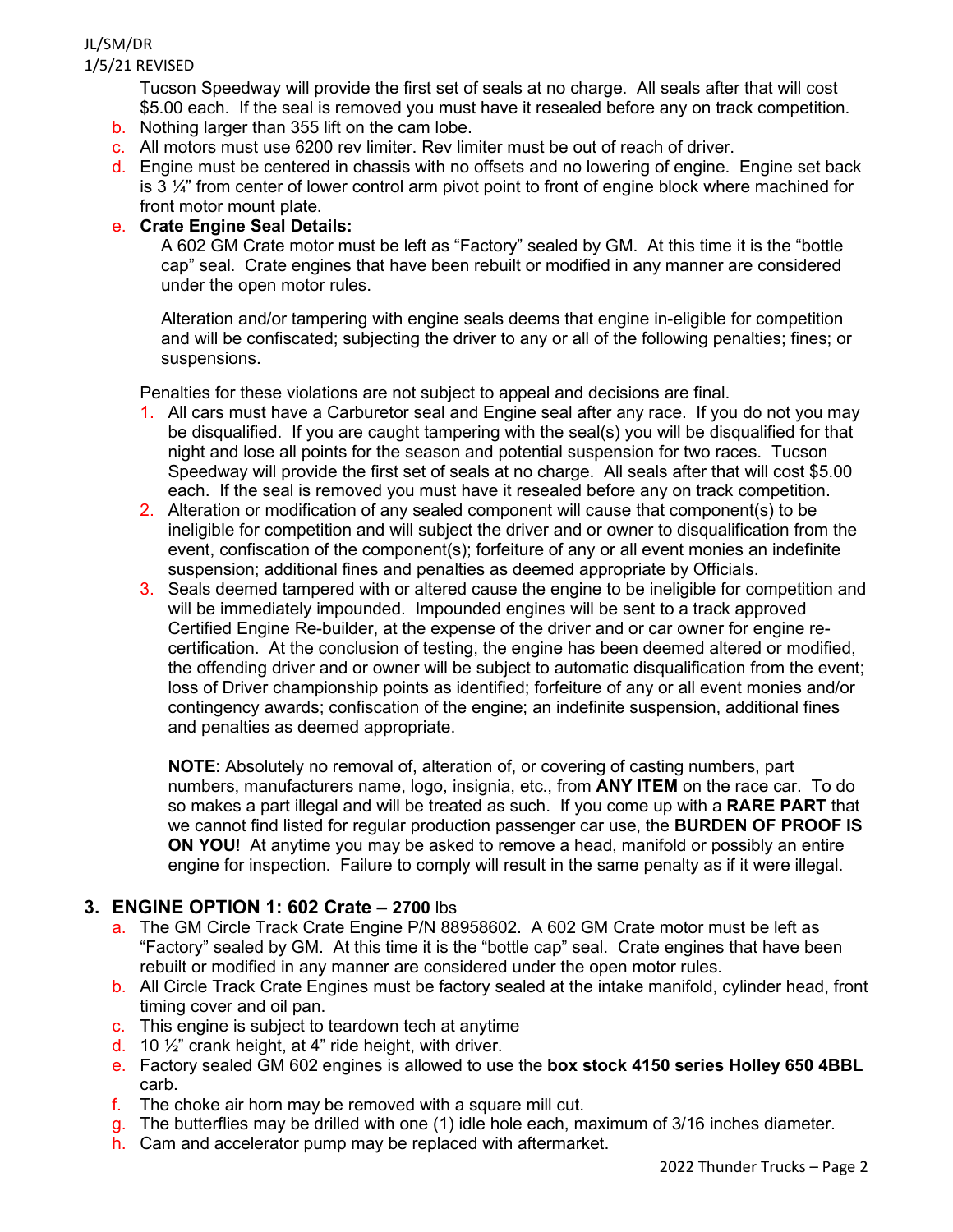JL/SM/DR

1/5/21 REVISED

- $i$ . The choke and linkage must be removed and screw holes must be filled.
- j. Carburetor must fit our Go/NoGo gauges.

## **4. ENGINE OPTION 2: 9.5.1 OPEN**

- a. 360 cubic inch displacement or less.
- b. Flat tappet camshafts only.
- c. Aluminum water pumps & pulleys are allowed.
- d. After-market power steering pumps are allowed.
- e. Must have cast iron cylinder heads, original valve angle and location. Replacement Head Part Number ENQCH350(H) or (C) is allowed – 170cc/64cc – 1.94 Intake & 1.50 Exhaust
- f. Crankshafts cannot weigh less than 49 lbs. Must install a 1" diameter pipe plug to inspect crankshaft, or remove pan.
- g. Only 5.7 Rods allowed.
- h. No titanium anywhere.
- i. Aftermarket air filter housing permitted and be used during all competition.
- j. No acid dipping, no pressure porting.
- k. Stamped rocker arms or roller rockers are permitted.
- l. Screw-in rocker arm studs are okay and stud girdles are allowed.
- m. Polly locks are okay.
- n. No dry sump oil systems.
- o. 10  $\frac{1}{2}$  crank height, at 4" ride height, with driver.

# **5. CARBURETOR AND INTAKE (for both Option 1 and 2)**

- a. Option 1 A single **Holley 4150 650 4 barrel** carburetor is allowed.
	- 1 The choke air horn may be removed with a square mill cut.
	- 2 The butterflies may be drilled with one (1) idle hole each, maximum of 3/16 inches diameter.
	- 3 Cam and accelerator pump may be replaced with aftermarket.
	- 4 The choke and linkage must be removed and screw holes must be filled.
	- 5 Carburetor must fit our Go/NoGo gauges.
- b. Option 1 or 2 A single Holley 4412 S, C or XP casting, no more than 500cfm, 2 barrel carburetor must be used. The ONLY approved modifications are as follows:
	- 1 The choke air horn may be removed with a square mill cut.
	- 2 The butterflies may be drilled with one (1) idle hole each, maximum of 3/16 inches diameter.
	- 3 Cam and accelerator pump may be replaced with aftermarket.
	- 4 The choke and linkage must be removed and screw holes must be filled.
- c. Carburetor must fit Go/NoGo gauges.
- d. Any commercially available cast iron or aluminum one-piece intake with no modifications is allowed on open motors. Retail price not to exceed \$400.00.
- e. No electric fuel pumps will be allowed.

## **6. CARBURETOR ADAPTER (for both Option 1 and 2)**

a. Any carburetor adapter max 1" high with gaskets no thicker than 1/8".

## **7. WEIGHT RULES – WITH DRIVER BEFORE RACE**

- a. Engine Option 1: 602 Factory Sealed Crate Engine with Holley 4412 Carb: 2675 lbs. and 57% maximum left side weight.
- b. Engine Option 1: 602 Factory Sealed Crate Engine with **Holley 4150 650 Carb**: 2700 lbs. and 57% maximum left side weight.
- c. Engine Option 2: 2750 lbs. and 57% maximum left side weight.
- d. Any Race Car Factory or similar design chassis will run at 56% left maximum left side weight.
- e. Your declared weight must be posted on the top right side of the windshield pillar.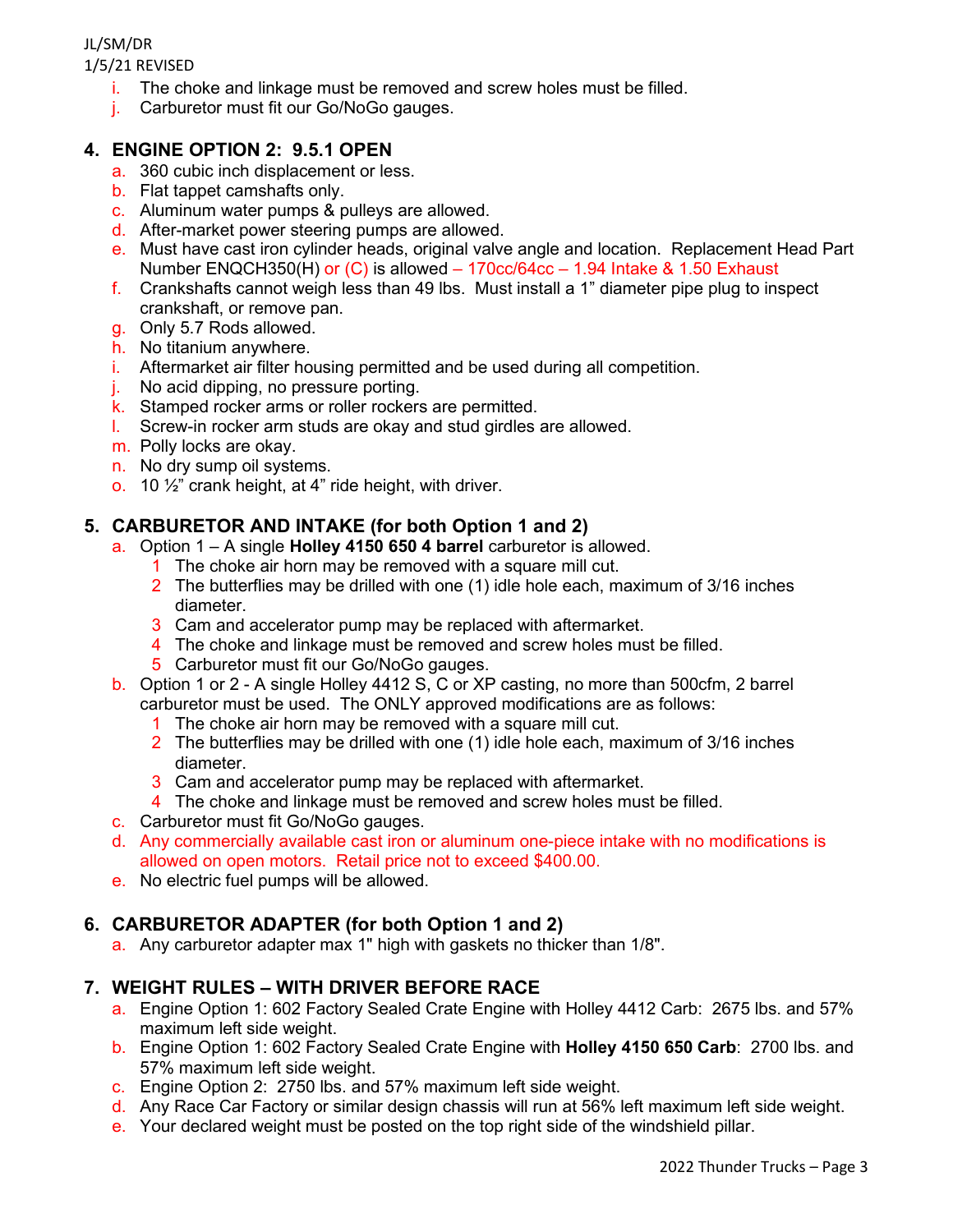- f. All added weight that is not contained in the frame rails or in steel tubing welded to the frame, must be painted white, must have car number clearly visible on each piece, and must be securely attached with a minimum of two  $(2)$   $\frac{1}{2}$  grade 5 minimum bolts with lock nuts.
- g. No pellets or tungsten allowed.
- h. In the interest of safety, a \$10.00 per pound fine **may** be assessed to the driver of any car that loses a ballast weight on the track surface. This fine will be paid to and verified by Tech, prior to further competition.

# **8. DRIVE TRAIN**

- a. Steel flywheels only. No aluminum flywheels permitted.
- b. Performance style clutches are permitted.
- c. Multiple disc clutches are permitted. Minimum diameter  $5\frac{1}{2}$ " inches.
- d. Aluminum clutch assemblies are permitted.
- e. Approved heavy duty explosion proof bell housing or approved 180° degree shield over the top and down both sides must be installed. Conveyor belt material if properly installed is acceptable. A 1" hole in bottom of bell housing, in line with the clutch flywheel assembly, is mandatory.
- f. Falcon or Brin type transmissions are allowed. All gears, including reverse, must operate.
- g. GM 2-3-4 speed transmissions are allowed.
- h. A GM, 2 speed direct drive transmission with clutch pedal dump or clutch less valve body can be used. The use of a hand operated, hydraulic valve transmission lock-up system (band apply) is also permitted. This system allows the TRUCKS to be push started.
- i. Lightening of internal transmission parts or case from as produced is not legal or allowed. No coatings, no polishing, no deburring or lightening in any way. No adding weight to inside of case or to inside of transmission pan. All transmissions subject to technical inspection by track appointed facility at any time.
- j. No tail house bearings, billet input shafts are permitted.
- k. Transmissions must be vented to a 1 quart catch can of metal construction only or re-vented to tail shaft housing.
- l. Driveshaft must be steel, painted white and have car number on it. No aluminum drive shafts allowed.

# **9. STARTERS / BATTERY / ELECTRICAL**

- a. All truck starters must be in working order at all times and must start under their own power or be pushed started, if not they will be placed to the rear of the field.
- b. Battery must be mounted behind the driver's compartment and outside the driver's compartment in front of rear axle assembly on right or left sides. Only one battery is allowed.
- c. Dry cell batteries are permitted. 14 and 16-volt batteries are not permitted. 12-volt charging systems only, with maximum 14-volts output are allowed.
- d. Alternators are permitted, but must be mounted to the engine and not the chassis. A combination unit in the water pump for example, a Race Mate Alternator or drive-line mounted alternator are not permitted. Power output from charging system shall go directly to one battery only.
- e. Master electronic cut-off switch must be located within drivers reach and accessible from outside of truck by track officials.

# **10.SUSPENSION**

- a. 3" coil-over springs are allowed. Progressive springs allowed.
- b. Tubular upper a-arms may be tubular style,  $8" 9"$  length only.
- c. Sway Bar 1 3/8" max.
- d. Tubular lower control arms cannot be more than 16" long from center of ball joint, pressed in or screw in, at zerk fitting to center of heim joint.
	- 1. Control Arms HOWE Part #22835, ALLSTAR Part #ALL56180, LEFTHANDER Part #001- 17155 (left) or #229615 or equivalent.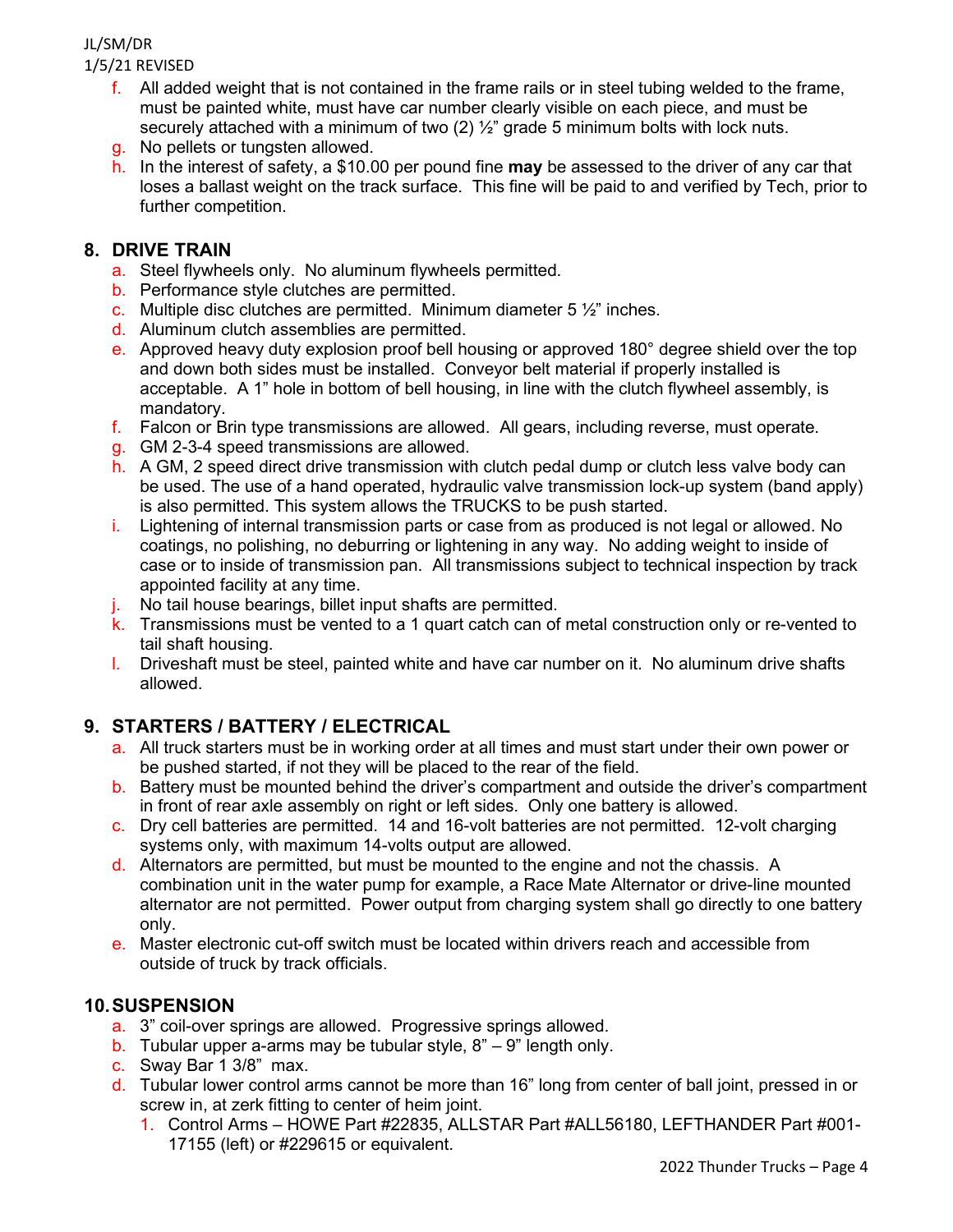- e. Lower arm mounting holes must be no more than 16  $\frac{3}{4}$ " center to center.
- f. Solid 3 link rear suspension allowed ONLY. Trailing arm must be no shorter than 27" and same on both sides. Trailing arm braces must be parallel to the frame rails.
- g. If a truck excessively contacts the racing surface the driver may be black flagged.
- h. Max tread width, front and rear, is 63", measured from inside of right tire to outside of left tire. (ASA 60" Rule).
- i. Wheel base must be 108", with  $\frac{1}{4}$ " tolerance.
- j. Quick Change or 9" Rear-End allowed. No Lightening of any Rear-End/Quick Change internal parts. Maximum rear tread width of 63".
- k. No offset Rear-Ends allowed, rear-ends must be in center of chassis (+ or .5" only). Cambered rear-ends are not permitted, rear sway bar is not permitted. ….. (+ or - .5") Overall rear-end must be centered off rear clip rails. "Center of Rear-End Housing" to be determined by measuring inside left rotor to inside right rotor, divided by 2.
- l. Spool or Locker Rear-Ends are allowed. Gun drilled, hollowed or lightweight axles are not permitted with a minimum weight of each axle of 10.5 lbs. No lightweight internal gear sets, no coatings, no polishing, no deburring or lightening in any way. No ring gear back-cutting. Axles, drive shaft yoke and spur gears must be made of magnetic steel.

# **11.SHOCKS**

- a. Any steel or aluminum shock that retails for \$375.00 or less. Can be re-buildable.
- b. Nitrogen bagged or hydraulic shocks only.
- c. Only one shock absorber per wheel. No air type, or remote reservoir shocks. Schrader valves, or any other means of adjusting gas pressure, are not allowed. External shock dampening adjustment of any kind is not allowed. Internal, stationary base valves, meant to reduce gas pre-load, are not allowed.

#### **12.BRAKES**

- a. Stock cast iron GM OEM calipers or GM rebuilt calipers from LEFTHANDER Part #134-4071 right rear, #134-4072 left rear, #134-4020 right front, #134-4021 left front or any OEM style brake caliper in aluminum or steel, single piston, with a maximum piston diameter of **2-1/2**" may be used. Wilwood calipers Part #120-5289 for the front and Part #120-6426 for the rear are strongly suggested and highly recommended. 1.25" rotors are allowed and slotted, vane or drilled rotors are allowed. Scalloped rotors are not allowed.
- b. All 4 brakes must be in working condition at all times.
- c. Any pedal and master cylinder assembly is permitted.
	- 1. Electric blowers for brake cooling and electric blowers for radiators, distributors and drivers are permitted. No air hoses to the air cleaner or carburetor areas.
	- 2. Brake adjusting devices from inside driver compartments are permitted, brake fluid recirculators are not permitted.
	- 3. Brake pad composition of your choice.

#### **13.STEERING**

- a. Stock style gear box ONLY. You cannot modify the chassis current 3-hole bolt pattern.
- b. No rack & pinion steering allowed.
- c. An approved quick release steering wheel is required.
- d. Steering columns must be collapsible. U-joints are acceptable.
- e. Steering quickener is permitted.
- f. All steering heim joints and tie rods may be constructed of magnetic steel or aluminum.
- g. All welding of steering components must meet with track approval.
- h. Steering wheels must have a two inch thick high density pad in the center.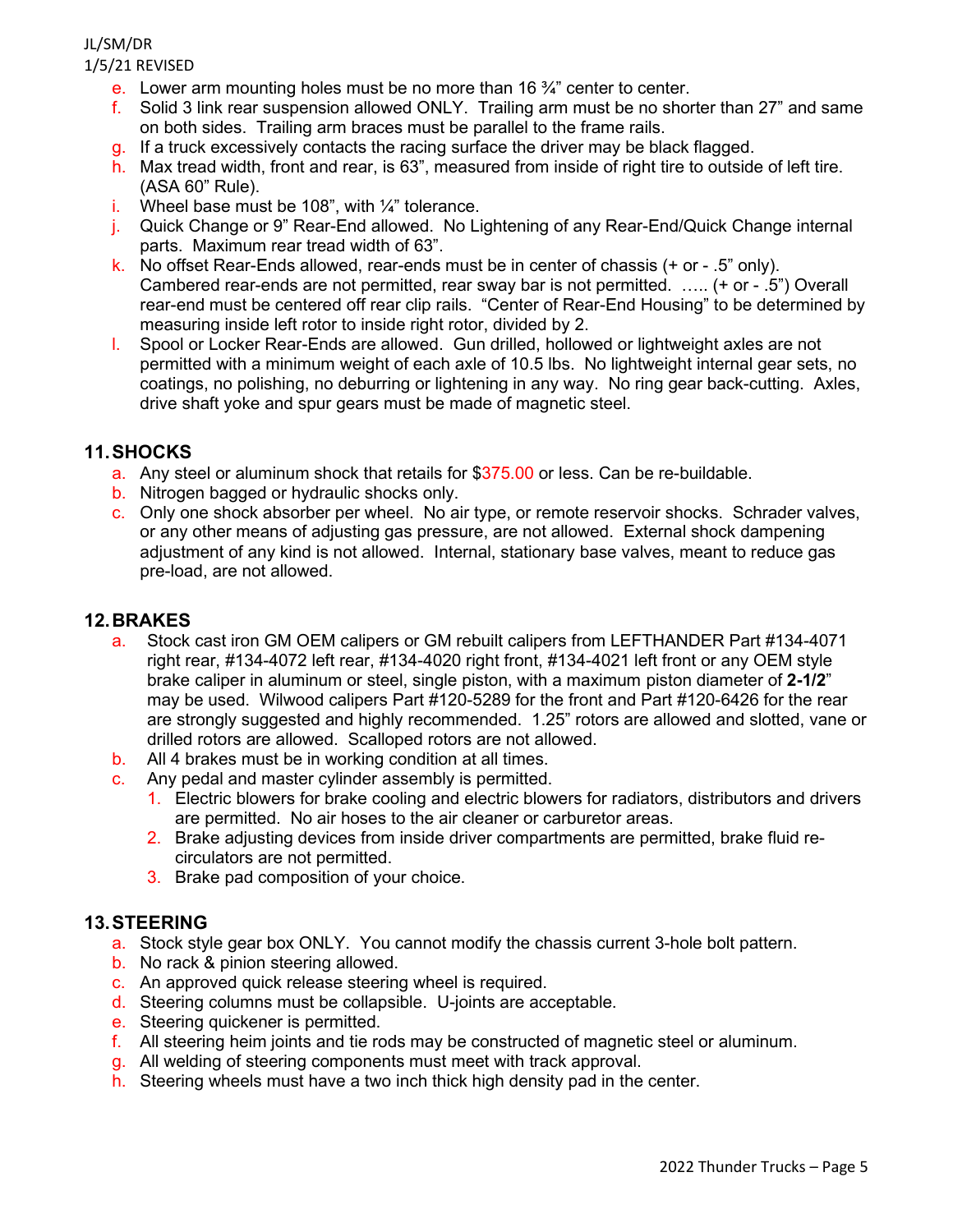## **14.ROLL BARS / CHASSIS**

- a. Minimum outside diameter of roll bars must be maintained at 1.75" with minimum .090 wall thickness.
- b. Minimum of 4 roll bars on left side of truck are required with left side door bars surrounding driver with minimum 1/8" steel plates.
- c. All driver compartment and all driver door bars must have gussets wherever one bar meets another.
- d. Main frame bars (center section) and front and rear stub bars must be  $2" \times 3" \times .095$  minimum.
- e. All roll bars within driver's reach/vicinity must be covered with "high impact" safety padding only. Light foam padding is not permitted.
- f. Any modifications to the chassis of any kind are not permitted. All pick-up points must remain in original manufactured location. Any modifications to pick-up points may result in disqualification and fine as determined by track officials.

#### **15.FUEL SYSTEMS / FUEL**

- a. All cars must be equipped with a track approved fuel cell with a bladder. Must have a positive locking cap and rollover valve in the vent line.
- b. Fuel cell must be enclosed in steel box with a minimum  $1" \times 1"$  tube frame.
- c. Fuel cells must be located as per original manufacturing location in center of rear chassis, front and back and at original height.
- d. Racing fuel must be purchased from TS directly. Competitors may be required to show a purchase receipt from TS for fuel on the race day. If no receipt is provided, winnings will be withheld until the fuel is tested and the costs of fuel testing will be deducted from the winnings.
- e. The fuel shall not be blended with alcohols, ethers or other oxygenates and it shall not be blended with aniline or its derivatives, nitro compounds or other nitrogen containing compounds. You can mix pump gas and racing fuel. It is the competitor's responsibility to ensure that fuels are not mixed in previously used containers.
- f. You can mix pump gas and racing fuel.
- g. Pump gas may be bought from a gas station.
- h. Icing or cooling of fuel system will not be permitted in the pit or racing areas.
- i. Icing, Freon type chemicals, or refrigerants may not be used in or near the fuel system.
- j. Pressure systems will not be permitted.
- k. Any concealed pressure type containers, feed lines, or actuating mechanisms will not be allowed. Even if inoperable.
- l. Only 1 metal alloy gasoline filter may be used between the fuel cell and the fuel pump. The location and size of the filter must be acceptable to TS officials.
- m. Fuel is subject to testing at any time.

## **16.RADIATORS / ENGINE COOLING SYSTEM**

- a. Aluminum radiators with electric cooling fans and minimum 1 quart overflow tanks are mandatory.
- b. Radiators cannot be moved from stock location. Radiators cannot be lower than 6" (+ or .5") from bottom of 2" x 3" frame rail. Absolutely no antifreeze (ethylene glycol) allowed. Water Wetter or like additives permitted.
- c. Shroud plates of aluminum or plastic only on both sides and top and bottom of radiator are permitted but cannot exceed 12" in length from rear of radiator, no air to be ducted or directed into engine compartment.
- d. No icing, Freon-type chemical, liquid spraying systems or refrigerants may be used in, near or around the engine compartment or radiator.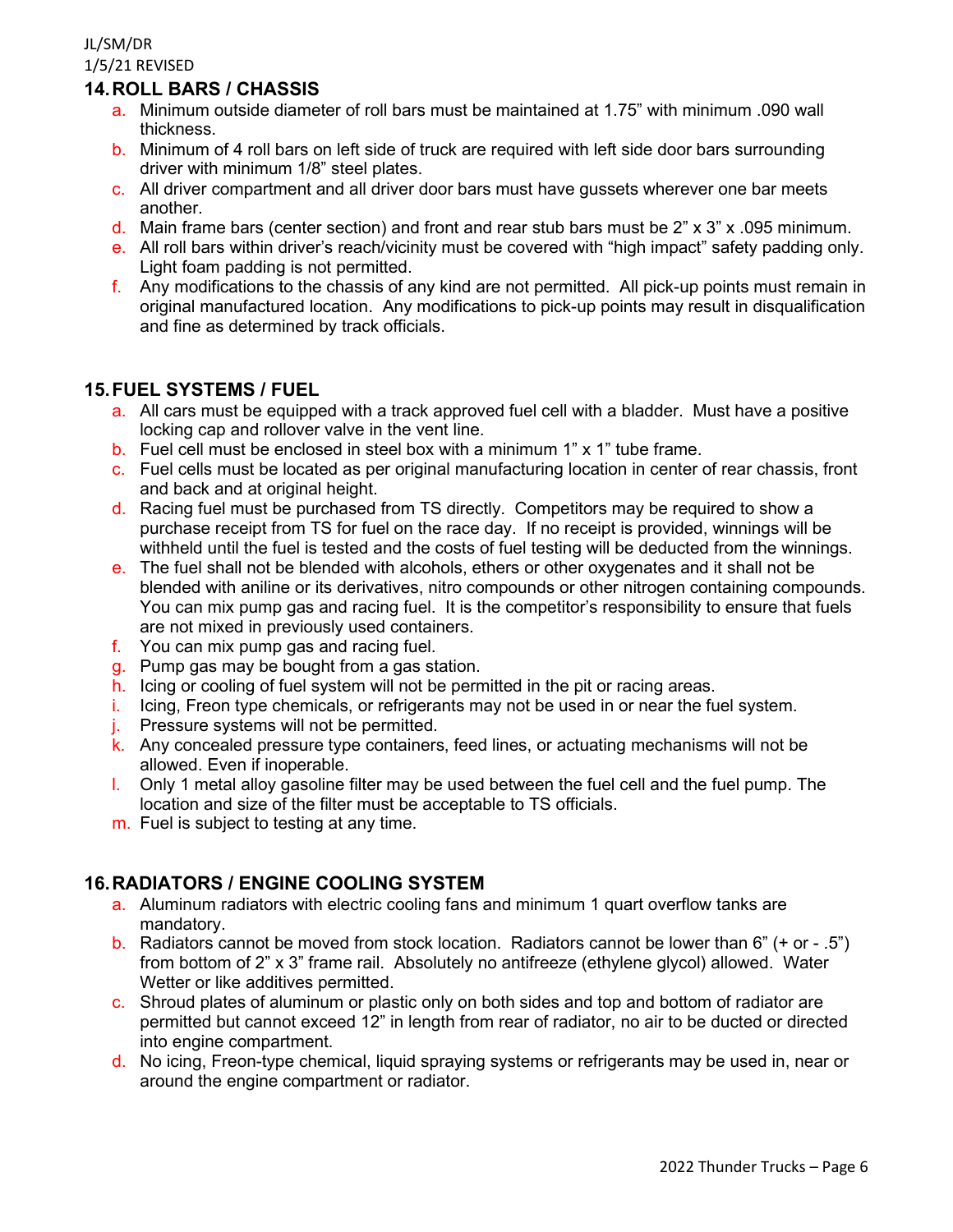# **17.SAFETY**

- a. All safety equipment is the sole responsibility of the driver, not the track, their agents, officials or corporate officers to ensure that his/her safety equipment is correctly installed, maintained, and properly used. Please refer to manufacturer installation and usage guide lines and adhere to them at all times.
- b. A professional racing seat is required. Approved seat must be made of .125 aluminum and manufactured specifically for auto racing. No fiberglass, plastic, or homemade seats.
- c. Seats must be securely bolted to a seat mount assembly that is an integral part of the roll cage. MINIMUM 4 BOLTS ON BOTTOM OF SEAT AND TWO BOLTS TO THE ROLL BAR NEAR SHOULDER AREA**.** Seats must not be mounted to the floor.
- d. Seats must have a built-in padded headrest behind head.
- e. Padded rib protection and leg extensions are recommended.
- f. A five- (5) point safety harness, with quick release is mandatory! 3" wide lap belt, 2" or 3" shoulder belts, and a 2" submarine belt. All belts shall be attached to roll cage using minimum  $\frac{1}{2}$  grade 8 hardware and safety cables.
- g. Cotton harness components prohibited.
- h. SFI or FIA approved Safety harnesses/seat belts may be no more than five (5) years old. If necessary, proof of purchase may be required. Any visible damage, fraying or sun damage, may require replacement.
- i. The driver must use the seat belt restraint system at all times on the race track, in accordance with the instructions and or recommendations of the system supplier and or manufacturer.
- j. IT IS THE RESPONSIBILITY OF THE DRIVER, NOT TRACK OFFICIALS, OR THE PROMOTER, TO ENSURE THAT HIS/HER SEAT BELT/ HEAD AND NECK RESTRAINT SYSTEMS AND ALL COMPONENTS ARE CORRECTLY INSTALLED, MAINTAINED AND PROPERLY USED.
- k. Driver's side window net is required and must be dated within FIVE (5) YEARS. Window net must be SFI/FIA approved and have dated tag by manufacturer. Net material must be a minimum of  $\frac{3}{4}$ " inch wide and have openings of at least 1" inch. Net must be equipped with a quick release device on the top left front corner. Any visible damage, fraying or sun damage, may require replacement.
- l. Drivers must wear a full-face helmet, carrying at least a valid 2010 but recommended 2015 Snell Standard label at all times on the race track.
- $m<sub>l</sub>$ . The driver should wear the helmet in accordance with the directions provided by the helmet supplier and or manufacturer. Any modification to the helmet for any purpose should not detract from its effectiveness.
- n. SFI or FIA approved fire suit, gloves and racing shoes mandatory at all times. An approved Head and Neck restraint system is recommended. Neck collar is required.
- o. During race conditions, any crew member who steps into the car servicing area, if any, should wear a helmet.
- p. During race conditions, any crew member involved in fueling the car should wear a full face helmet and a fire resistant head sock.
- q. IT IS THE RESPONSIBILITY OF THE DRIVER/CREW MEMBER NOT THE TRACK OFFICIALS OR THE PROMOTER TO ENSURE THAT HIS/HER HELMET IS APPROVED, CORRECTLY WORN, MAINTAINED, AND PROPERLY USED.
- r. It is recommended that underwear, head socks and socks meet the SFI 3.3 specification.
- s. During race conditions, any crew member who steps into the car servicing area should wear a fire resistant uniform meeting the SFI/FIA specification as a minimum. A uniform meeting the SFI/FIA specification is recommended.
- t. IT IS THE RESPONSIBILITY OF THE DRIVER AND CREW MEMBER, NOT TRACK OFFICIALS, OR THE PROMOTER TO ENSURE THAT HE/SHE MAINTAINS, WEARS AND PROPERLY USES PROTECTIVE CLOTHING.
- u. All cars must have a fully charged fire extinguisher, Halon 1222, ABC or equivalent type with at least a 2 lb. UL rating. Must have an operating pressure gauge which must be visible to tech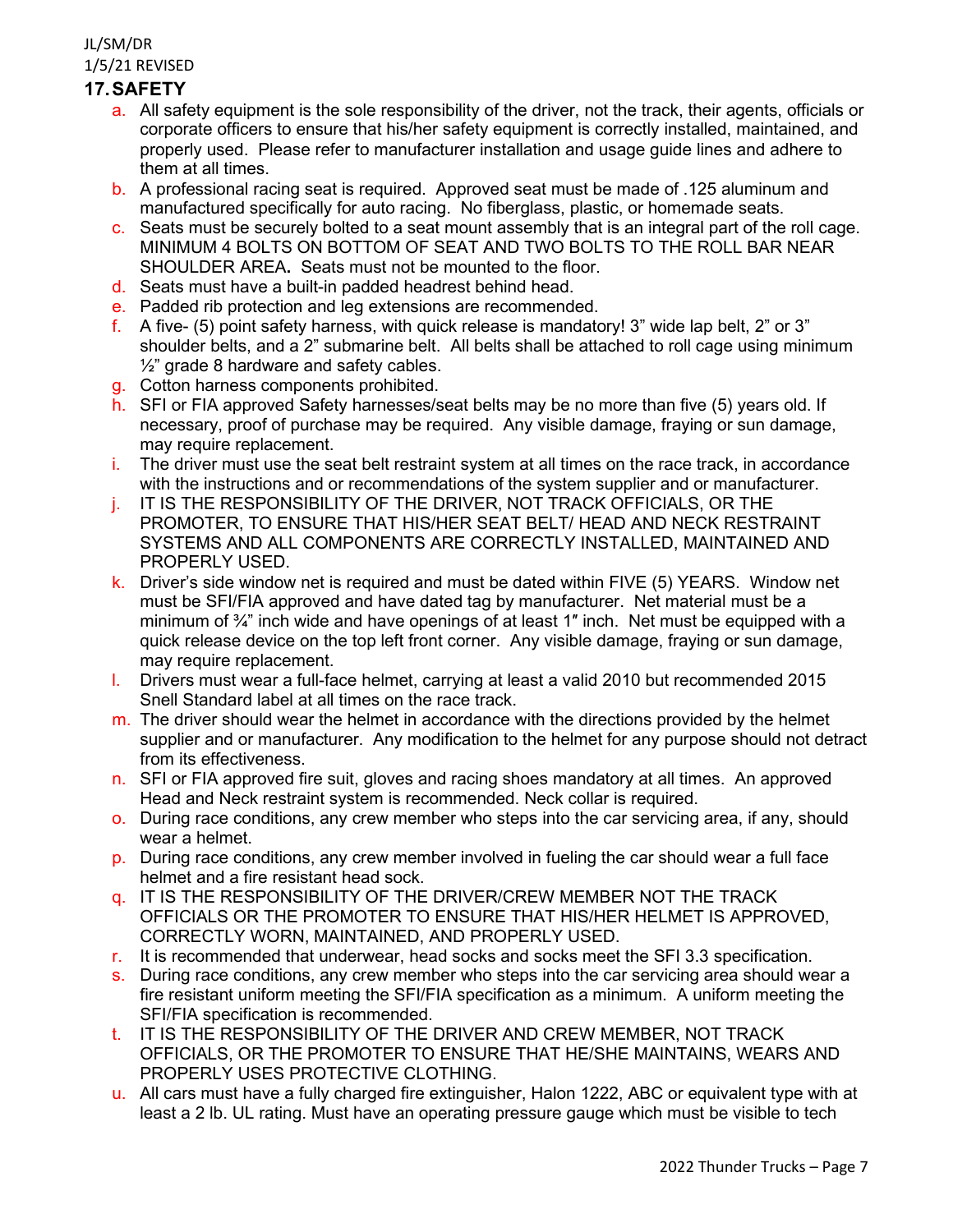# JL/SM/DR

1/5/21 REVISED

inspection. If hand held type extinguisher must be securely mounted to the right of the driver's seat, and readily accessible for use.

- v. All entrants must have a 10 lb. Halon 1211, ABC or equivalent fully charged fire extinguisher in their pit area.
- $w<sub>r</sub>$ . Car and driver will be required to make safety rule violations comply PRIOR to any on track activity.

# **18. IDENTIFICATION AND MARKING**

- a. Management reserves the right to assign or restrict the display of decals, identification and advertising deemed by track officials to be in poor taste or otherwise detrimental to the betterment of the sport.
- b. Side numbers must be at least 18″ inches high and neatly lettered on both sides of the car.
- c. Roof numbers must be at least 24″ inches high and readable from the passenger side of the car.
- d. Cars must have 6" tall numbers front and rear.
- e. All numbers must be legible and of a contrasting color to the area of the car on which they are displayed. No reflective/mirrored doors, quarter panels or numbers.
- f. Driver's full name must be a minimum of 3″ inches high on the left and right edge of the roof.
- $\sigma$ . Two (2) digit numbers are recommended, however, three (3) digit numbers are permitted.
- h. Car owners must register choice of car number with the track management prior to the start of the season.
- i. Management reserves the right to require a competitor to use a different number at any time to avoid duplication.
- j. Contingency sponsor and or Class sponsor decals and or patches must be in place.
- k. Top 4″ inches of the windshield is reserved by Management for a division sponsor.

# **19. COMMUNICATION**

- a. Two-way radio for communication with a spotter is mandatory.
- b. Each competitor must have a spotter in the designated location. It is recommended the spotter monitor TUCSON SPEEDWAY race control.
- c. Each car must have spotter during practice sessions.
- d. One car radio, one wiring harness and antenna only.
- e. Transponders are required and must be mounted on the right side frame rail, 13' 6" from the furthest point of the nose and no higher than 12" off the ground.
- f. Spotters must display car  $#$  affiliation for spotter official to see.
- g. During the event, start to finish, spotters must be in the designated location any time their car is on the race track.

# **20. ELECTRONICS**

- a. NO Traction Control Devices of any kind If any 'traction control' device is found, the driver and owner will be disqualified from the event, the car will be confiscated until a \$10,000 fine is paid. Additionally, the driver and owner will receive a lifetime ban from all Tucson Speedway events.
- b. No Data Acquisition equipment/wiring is allowed in the car on officially recognized race or practice days.
- c. No digital dashes will be allowed.
- d. Cellphones, smart watches or bluetooth devices will not allowed in racecar at any time during qualifying or race, this is an automatic disqualification.

## **21. WHEELS**

- a. Steel 5" x 5" racing wheels mandatory, maximum eight (8″) inches wide, fifteen (15″) inches diameter.
- b. Minimum Heavy duty 9/16″ inch wheel studs are required.
- c. No air bleeders permitted.
- d. Wheel spacer's optional.
- e. No wheel weights allowed.